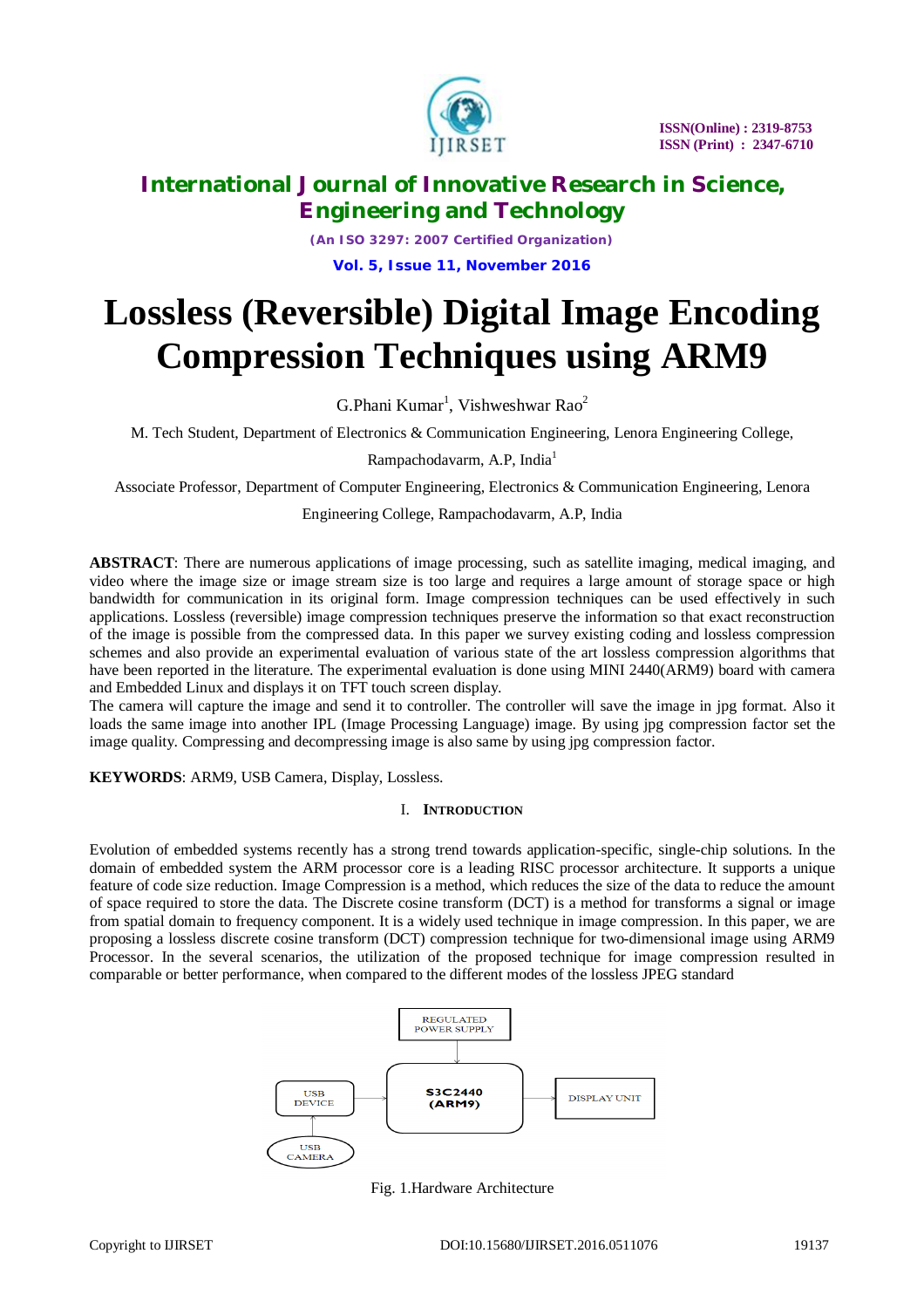

*(An ISO 3297: 2007 Certified Organization)*

#### **Vol. 5, Issue 11, November 2016**

#### II. **IMAGE COMPRESSION**

Image compression is the application of Data compression on digital images. The objective of image compression is to reduce redundancy of the image data in order to store or transmit data in an efficient form. The image compression techniques are broadly classified into two categories depending whether the compressed image is an exact replica of the original image or not. These are: Lossless technique, Lossy technique. By using lossy method which does not allow the exact original data to be reconstructed from the compressed data. And the advantage of lossy methods over lossless methods is that in some cases a lossy method can produce a much smaller compressed file than any known lossless method, while still meeting the requirements of the application. Another advantage is when a user acquires a lossily compressed file the download time will be reduced.

In lossy compression it includes different algorithms to compress the image. One of technique is DCT (Discrete Cosine Transform).

#### III. **TYPES OF IMAGE COMPRESSION**

### *A. LOSSLESS COMPRESSION TECHNIQUE*

In lossless compression techniques, the original image can be perfectly recovered from the compressed (encoded) image. These are also called noiseless since they do not add noise to the signal (image). It is also known as entropy coding since it use statistics/decomposition techniques to eliminate/minimize redundancy. Lossless compression is used only for a few applications with stringent requirements such as medical imaging. Following techniques are included in lossless compression:

- Run length encoding
- Huffman encoding
- LZW coding

### *B. LOSSLESS COMPRESSION TECHNIQUE*

Lossy schemes provide much higher compression ratios than lossless schemes. Lossy schemes are widely used since the quality of the reconstructed images is adequate for most applications .By this scheme, the decompressed image is not identical to the original image, but reasonably close to it .In this prediction – transformation – decomposition process is completely reversible .The quantization process results in loss of information. The entropy coding after the quantization step, however, is lossless. The decoding is a reverse process. Firstly, entropy decoding is applied to compressed data to get the quantized data. Secondly, dequantization is applied to it & finally the inverse transformation to get the reconstructed image. Major performance considerations of a lossy compression scheme include: Compression ratio, Signal - to – noise ratio, Speed of encoding & decoding. Lossy compression techniques includes following schemes:

- Linear predictive coding
- Fractal compression
- Transform coding
- Vector quantization
- Wavelet compression

### IV.**DCT AND INVERSE DCT**

JPEG makes use of a mathematical transformation known as the Discrete Cosine Transform (DCT) to shift the image's color values into a mode that can be more efficiently compressed and coded. The Discrete Cosine Transformation is not in itself lossy, but the next step in the compression process, known as quantization, simplifies and rounds the color values before they are encoded, throwing away real information. This is where the JPEG quality slider operates - it governs how much simplification occurs.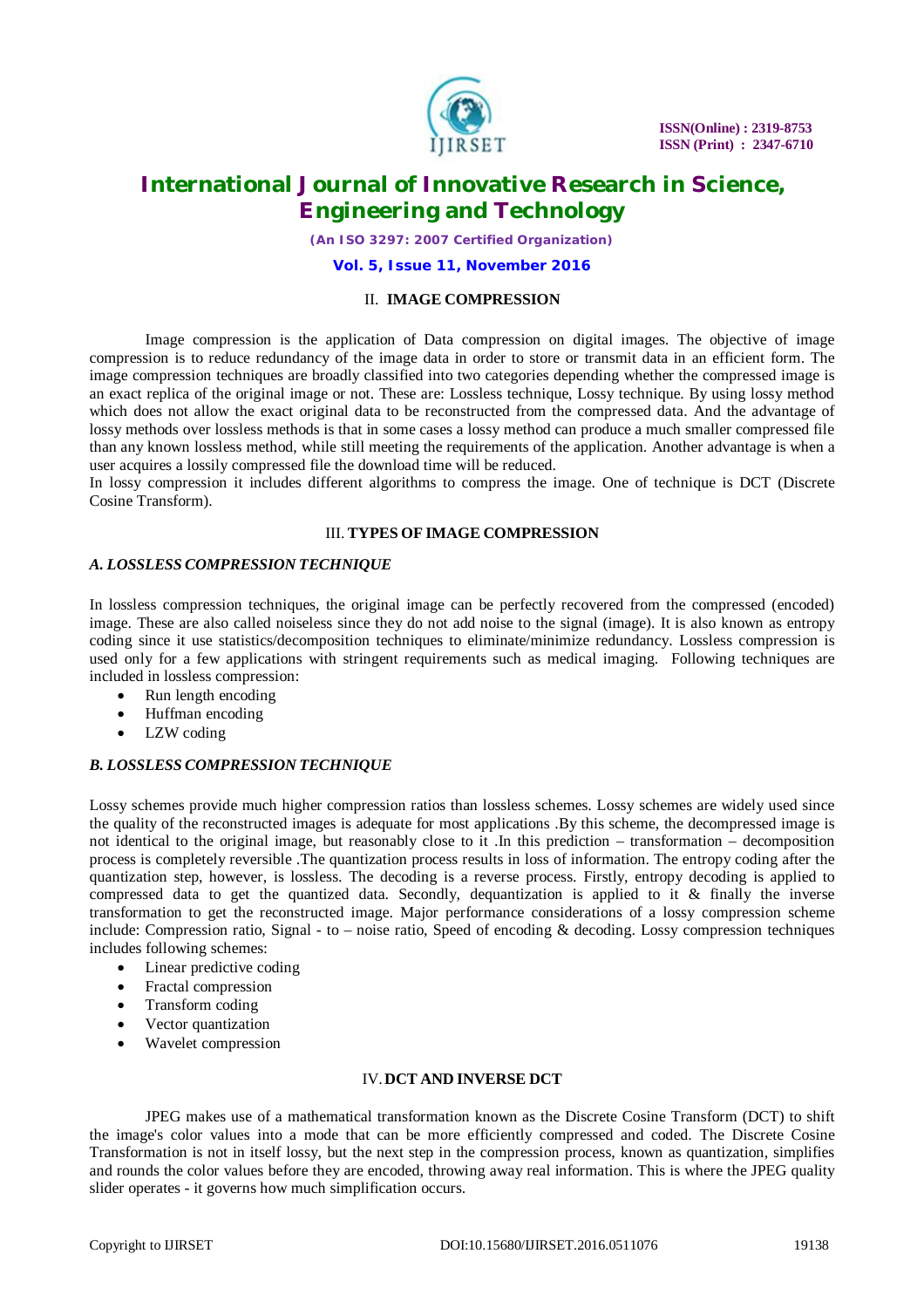

*(An ISO 3297: 2007 Certified Organization)*

### **Vol. 5, Issue 11, November 2016**

The diagram below shows the key steps in a lossy image compression. These steps are reversed when the image is displayed (decompressed). In contrast, a lossless compression will usually just have the encoding/decoding step.



Fig. 2.Encoding data in tree representation

#### A. *PROPOSED DCT ALGORITHM:*

The following is a general overview of the JPEG process.

- The image is broken into 8x8 blocks of pixels.
- Working from left to right, top to bottom, the DCT is applied to each block.
- Each block is compressed through quantization.
- The array of compressed blocks that constitute the image is stored in a drastically
- Reduced amount of space.
- When desired, the image is reconstructed through decompression, a process that uses the inverse Discrete Cosine Transform (IDCT).

The forward 2D\_DCT and inverse 2D-DCT transformation is given by the following equation:

$$
X(m, n) = u(m)u(n)\frac{\gamma}{N} \sum_{i=0}^{M-1} \sum_{j=0}^{N-1} x(i, j) \cos \frac{(2i+1)m\pi}{2M} \cos \frac{(2j+1)n\pi}{2N},
$$
  
for  $m = 0, 1, ..., M-1, n = 0, 1, ..., N-1$ .  
where  $u(m), u(n) = \begin{cases} 1/\sqrt{2}, & \text{for } m, n = 0\\ 1, & \text{otherwise} \end{cases}$ 

$$
x(i,j) = \frac{2}{N} \sum_{m=0}^{M-1} \sum_{n=0}^{N-1} u(m)u(n)X(m,n)\cos\frac{(2i+1)m\pi}{2M}\cos\frac{(2j+1)n\pi}{2N},
$$
  
for  $i = 0,1,..., M-1, j = 0,1,..., N-1$ .  
Block size = N x N  

$$
X(m,n): DCT coefficients
$$

$$
x(i,j): image samples in block
$$

#### B. *QUANTIZATION*

Quantization is achieved by compressing a range of values to a single quantum value. When the number of discrete symbols in a given stream is reduced, the stream becomes more compressible. A quantization matrix is used in combination with a DCT coefficient matrix to carry out transformation. Quantization is the step where most of the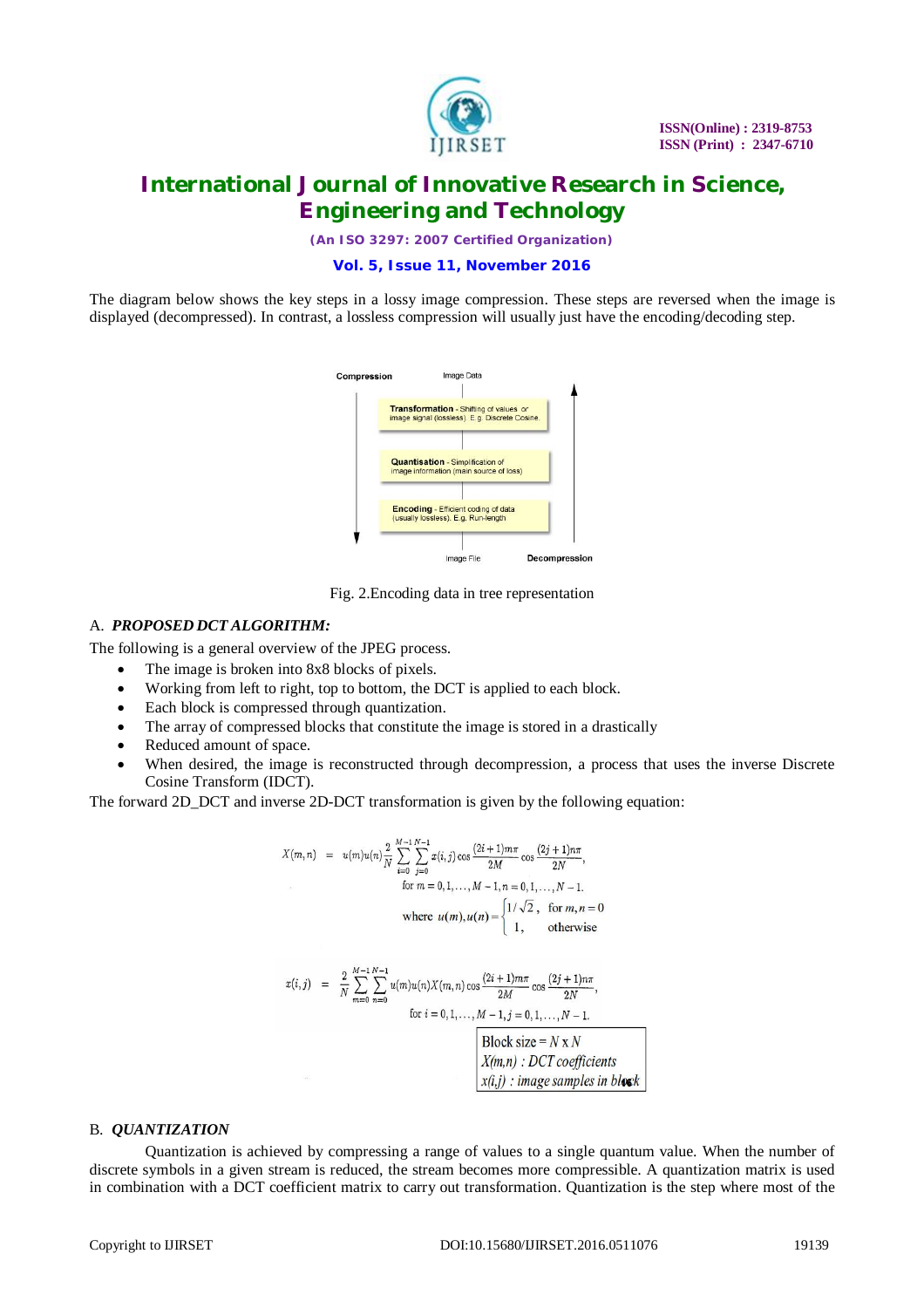

*(An ISO 3297: 2007 Certified Organization)*

#### **Vol. 5, Issue 11, November 2016**

compression takes place.DCT really does not compress the image because it is almost lossless. Quantization makes use of the fact that higher frequency components are less important than low frequency components. It allows varying levels of image compression and quality through selection of specific quantization matrices. Thus quality levels ranging from 1 to 100 can be selected, where 1 gives the poorest image quality and highest compression, while 100 gives the best quality and lowest compression. As a result quality to compression ratio can be selected to meet different needs.JPEG committee suggests matrix with quality level 50 as standard matrix. For obtaining Quantization matrices with other quality levels, scalar multiplications of standard quantization matrix are used. Quantization is achieved by dividing transformed image matrix by the quantization matrix used. Values of the resultant matrix are

| $O_{50} =$ |  |  | 16 11 10 16 24 40 51 61     |  |  |
|------------|--|--|-----------------------------|--|--|
|            |  |  | 12 12 14 19 26 58 60 55     |  |  |
|            |  |  | 14 13 16 24 40 57 69 56     |  |  |
|            |  |  | 14 17 22 29 51 87 80 62     |  |  |
|            |  |  | 18 22 37 56 68 109 103 77   |  |  |
|            |  |  | 24 35 55 64 81 104 113 92   |  |  |
|            |  |  | 49 64 78 87 103 121 120 101 |  |  |
|            |  |  | 72 92 95 98 112 100 103 99  |  |  |
|            |  |  |                             |  |  |

Then rounded off. In the resultant matrix coefficients situated near the upper left corner have lower frequencies .Human eye is more sensitive to lower frequencies .Higher frequencies are discarded. Lower frequencies are used to reconstruct the image.

### C. *ENTROPY ENCODING:*

After quantization, most of the high frequency coefficients are zeros. To exploit the number of zeros, a zig-zag scan of the matrix is used yielding to long string of zeros. Once a block has been converted to a spectrum and quantized, the JPEG compression algorithm then takes the result and converts it into a one dimensional linear array, or vector of 64 values, performing a zig-zag scan by selecting the elements in the numerical order indicated by the numbers in the grid below:



Fig. 3.Zig-zag pattern

This places the elements of the coefficient block in a reasonable order of increasing frequency. Since the higher frequencies are more likely to be zero after quantization, this tends to group zero values in the high end of the vector.

### D. *HUFFMAN CODING:*

The basic idea in Huffman coding is to assign short codeword's to those input blocks with high probabilities and long codeword's to those with low probabilities. A Huffman code is designed by merging together the two least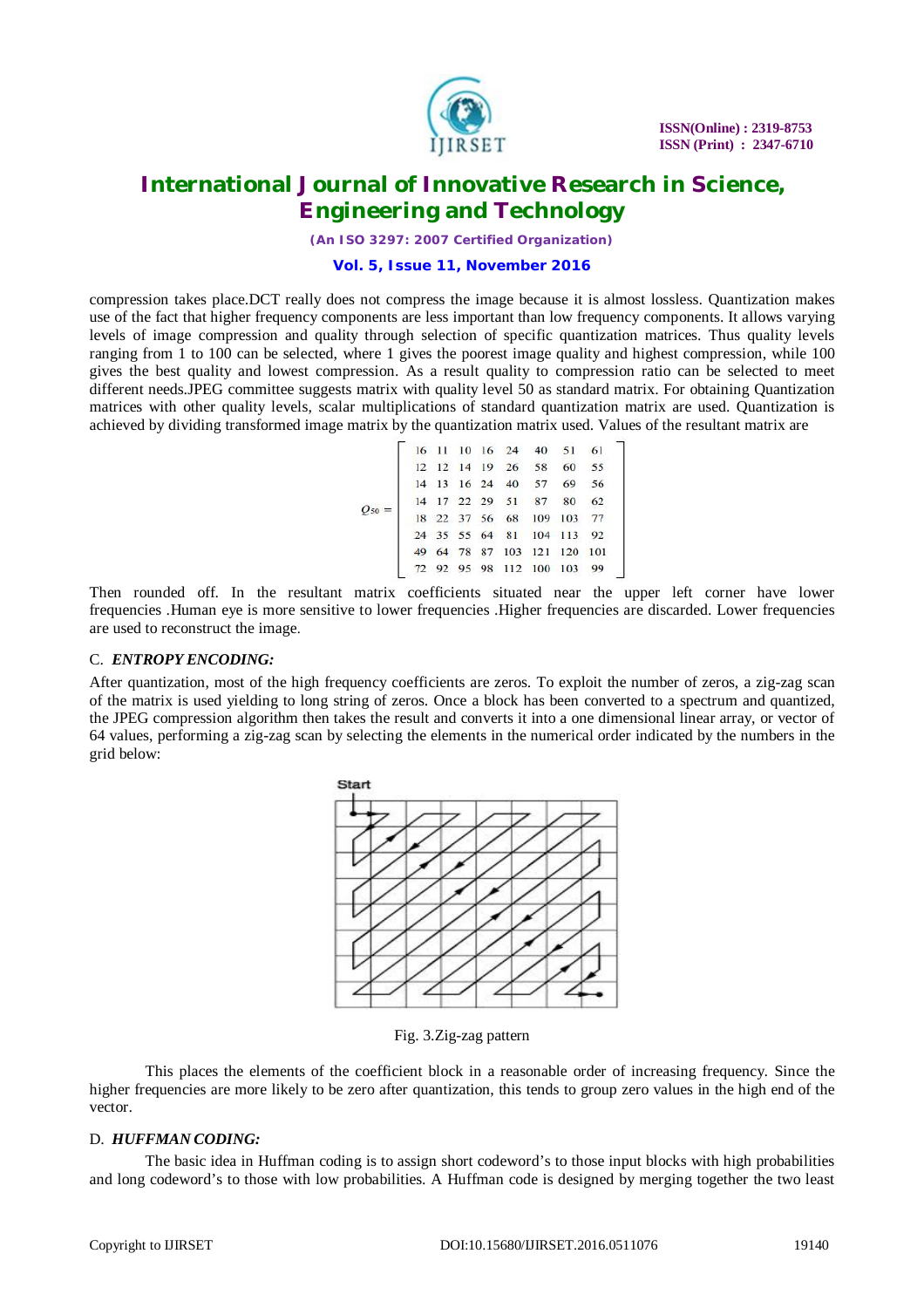

*(An ISO 3297: 2007 Certified Organization)*

#### **Vol. 5, Issue 11, November 2016**

probable characters, and repeating this process until there is only one character remaining. A code tree is thus generated and the Huffman code is obtained from the labeling of the code tree.

An encoding for each character is found by following the tree from the route to the character in the leaf: the encoding is the string of symbols on each branch followed.



Fig. 4.Encoding data in tree representation

Images can be compressed by using different algorithms. Compression techniques can be divided into two types. There is lossless and lossy compression. When comparing the lossless with lossy compression, lossy gives more advantages in some cases. By using lossy method which does not allow the exact original data to be reconstructed from the compressed data. The advantage of lossy methods over lossless methods is that in some cases a lossy method can produce a much smaller compressed file than any known lossless method, while still meeting the requirements of the application. Another advantage is when a user acquires a lossily compressed file the download time will be reduced. When considering these features lossy technique can be used for compressing the images. In lossy technique different algorithms can be used for compressing the images. One of the algorithms can be explained in the above that is DCT (Discrete Cosine Transform).

In DCT algorithm it includes different steps for compressing the image. There are transformation, quantization and entropy coding. The disadvantage of compressing the image using algorithm, the number of steps is increased in the program. If the steps are increased in the program, the memory usage also increased. So the execution time also increased. The above disadvantages can be reduced by using openCV software in place of algorithms. In that the number of steps in the program can be decreases and memory space also reduced, so execution time also reduced. In this project the software program can be loaded into ARM9 processor for compressing the images.

#### V. **HARDWARE & DESIGN**

In this project, the different hardware components such as S3C2440, ARM architecture, serial communication devices like RS 232 and Max 232, USB webcam, touch screen display are used and each of them are explained below.

#### *A. SC2440 MICRO-CONTROLLER:*

The S3C2440X is a 16/32-bit RISC microprocessor, which is designed to provide a cost-effective, low-power capabilities, high performance Application Processor solution for mobile phones and general applications. To provide optimized H/W performance for the 2.5G & 3G communication services, the S3C2440X adopts 64/32-bit internal bus architecture. The 64/32-bit internal bus architecture is composed of AXI, AHB and APB buses. It also includes many powerful hardware accelerators for tasks such as motion video processing, audio processing, 2D graphics, display manipulation and scaling. An integrated Multi Format Codec (MFC) supports encoding and decoding of MPEG4/H.263/H.264 and decoding of VC1. This H/W Encoder/Decoder supports real-time video conferencing and TV out for both NTSC and PAL mode. Graphic 3D (hereinafter 3D Engine) is 3D Graphics Hardware Accelerator which can accelerate OpenGL ES 1.1 & 2.0 rendering.

The S3C2440X has an optimized interface to external memory. This optimized interface to external memory is capable of sustaining the high memory bandwidths required in high-end communication services. The memory system has dual external memory ports, DRAM and Flash/ROM. The DRAM port can be configured to support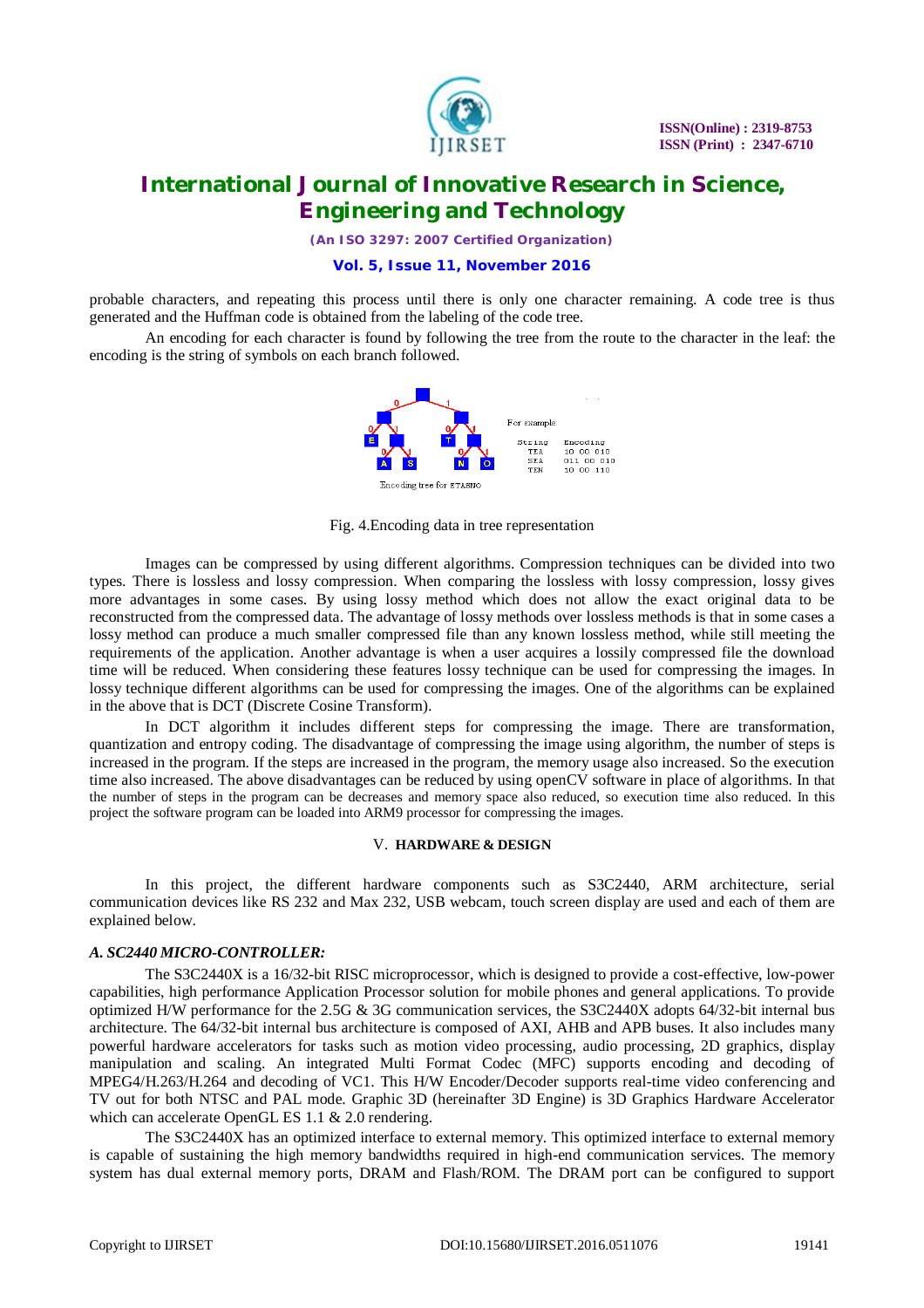

*(An ISO 3297: 2007 Certified Organization)*

#### **Vol. 5, Issue 11, November 2016**

mobile DDR, DDR, mobile SDRAM and SDRAM. The Flash/ROM port supports NOR-Flash, NAND-Flash, One NAND, CF and ROM type external memory.

To reduce total system cost and enhance overall functionality, the S3C2440X includes many hardware peripherals such as a Camera Interface, TFT 24-bit true color LCD controller, System Manager (power management & etc.), 4-channel UART, 32-channel DMA, 5-channel 32bit Timers with 2PWM output, General Purpose I/O Ports, I2S-Bus interface, I2C-BUS interface,USB Host, USB OTG Device operating at high speed (480Mbps), 3-channel SD/MMC Host Controller and PLLs for clock generation.



Fig. 5 S3C2440 Block Diagram



Fig. 6PIN DIAGRAM OF MINI2440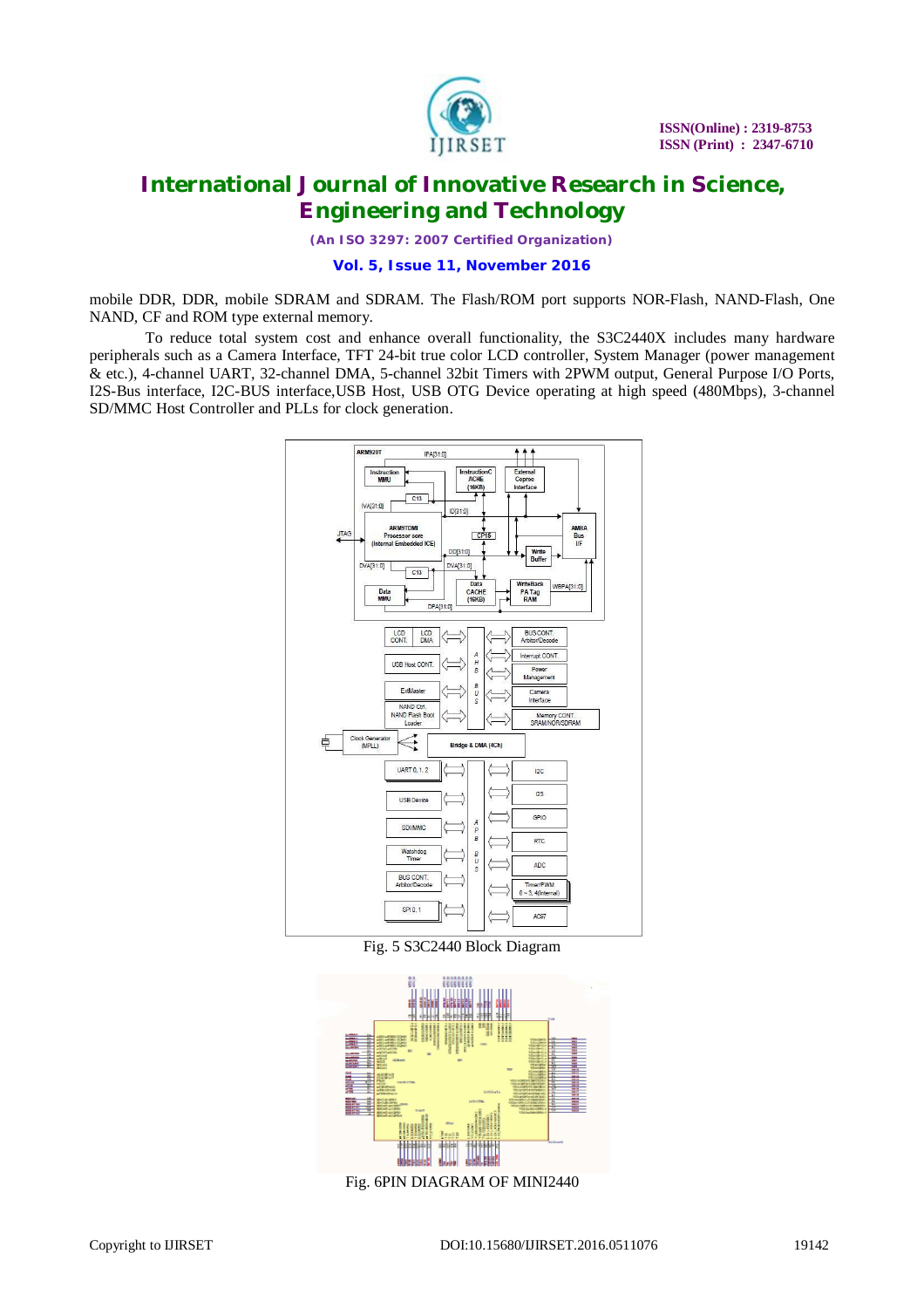

*(An ISO 3297: 2007 Certified Organization)*

# **Vol. 5, Issue 11, November 2016**

### *A.FEATURES:*

The features of S3C2440X RISC Microprocessor include:

- The ARM1176JZF-S based CPU subsystem with Java acceleration engine and 16KB/16KB I/D Cache and 16KB/16KB I/D TCM.
- 533MHz at 1.1V and 667MHz at 1.2V respectively.
- 8-bit ITU 601/656 Camera interface up to 4M pixel for scaled and 16M pixel for un scaled resolution.
- 2D graphics acceleration with BitBlit and rotation.
- 1/2/4bpp Palletized or 16bpp/24bpp Non-Palletized Color-TFT.
- Port USB 2.0 OTG supporting high speed as Device (480Mbps, on-chip transceiver).
- Port USB 1.1 Host supporting full speed (12Mbps, on-chip transceiver).
- Real time clock, PLL, timer with PWM and watch dog timer.
- Memory Subsystem:
	- SRAM/ROM/NOR flash Interface with x8 or x16 data bus.
	- Muxed One NAND Interface with x16 data bus.
	- NAND Flash Interface with x8 data bus.
	- SDRAM Interface with x32(Port1) data bus.
	- Mobile SDRAM Interface with x32(Port1) data bus.
	- DDR Interface with x32(Port1) data bus.
	- Mobile DDR Interface with x32(Port1) data bus.
- High bandwidth Memory Matrix subsystem.
- Two independent external memory ports (1 SROM port and 1 DRAM ports).

# VI.**MULTIMEDIA ACCELERATIONS**

The S3C2440X microprocessor provides the following Multimedia Acceleration features:

#### *A. FEATURES:*

- ITU-R 601/ITU-R 656 format input support. 8-bit input is supported.
- Both progressive and interlaced input are supported.
- Camera input resolution up to 4096x4096 in YCbCr 4:2:2 formats:
	- 4096x4096 input resolution assumes the hardware down-scaling units will be bypass.
	- Up to 2048x2048 input resolution can optionally be input to the hardware down-scaling unit.
- Resolution down-scaling hardware support for input resolutions up to 2048x2048.
- Codec/Preview output image generation (RGB 16/18/24-bit format and YCbCr 4:2:0/4:2:2 formats).
- Image windowing and digital zoom-in function.
- Image mirror and rotation supports Y-mirror, X-mirror, 90', 180' and 270' rotation.
- H/W Color Space Conversion.
- LCD controller direct path supported in MSDMA.
- Image effect supported.

### JPEG CODING:

- Compression/decompression up to UXGA size.
- Encoding format: YCbCr 4:2:2 / RGB565.
- Decoding format: YCbCr 4:4:4/4:2:2/4:2:0 or gray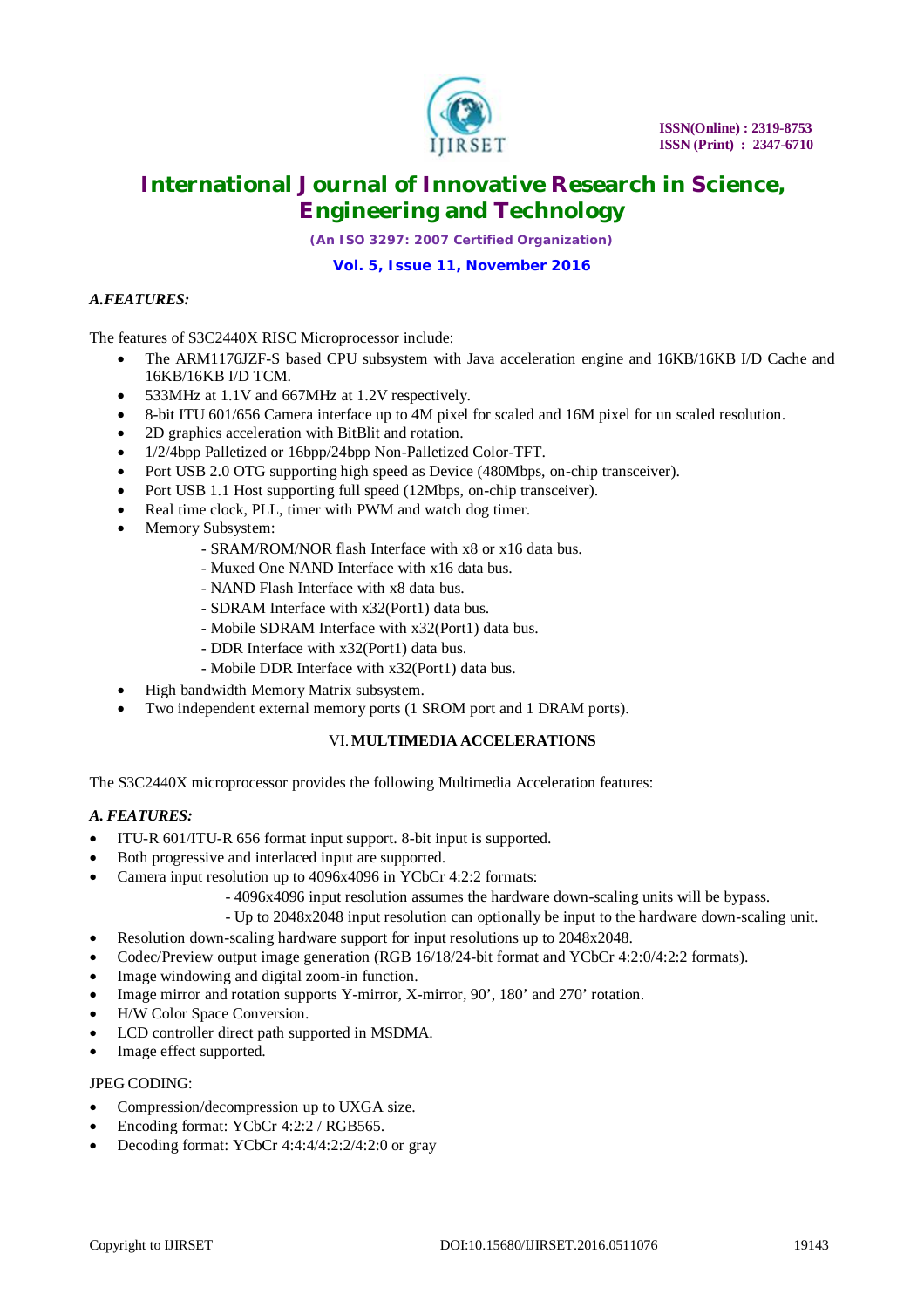

*(An ISO 3297: 2007 Certified Organization)*

# **Vol. 5, Issue 11, November 2016**

### *B. DISPLAY CONTROL:*

The S3C2440X microprocessor provides the following Display Control features:

### *C. TFT LCD INTERFACE:*

- 1/2/4/8bpp Palletized or 16/18/24-bpp Non-Palletized Color-TFF supports.
- Typical actual screen size: 640 x 480, 320 x 240, 800 x 480.
- Maximum 16M virtual screen size.
- Real-time overlay plane multiplexing.

### *D. USB SUPPORT:*

The S3C2440X microprocessor provides the following USB Support features:

# *E. USB OTG 2.0:*

USB OTG 2.0 High Speed:

- Complies with the On-The-Go Supplement to the USB 2.0 Specification (Revision 1.0a).
- Supports high speed (480Mbps), full speed (12Mbps, Device only), low speed (1.5Mbps, Host only).
- Configures as USB 1.1 full/low speed DRD (Dual-Role Device), Host-only or Device only Controller.

### *F. USB HOST:*

- 2-port USB Host.
- Complies with OHCI Rev. 1.0.
- Compatible with the USB Specification version 1.1.

### *G. SERIAL COMMUNICATION:*

The S3C2440X microprocessor provides the following Serial Communication features:

### *H. UART:*

- 4-channel UART with DMA-based or interrupt-based operation.
- Supports 5-bit, 6-bit, 7-bit, or 8-bit serial data transmit/receive.
- Programmable baud rate.
- Non-integer clock divides in Baud clock generation.

### *I. SYSTEM OPERATING FREQUENICES:*

The S3C2440X microprocessor provides the following System Operation Frequencies features:

- ARM1176JZF-S core clock rate maximum is 533MHz@1.1 V, [667MHz@1.2V](mailto:667MHz@1.2V) (VDDarm).
	- System operating clock generation
		- Three on-chip PLLs, APLL, MPLL & EPLL.
		- APLL generates an independent ARM operating clock.
		- MPLL generates the system reference clock.
		- EPLL generates clocks for peripheral IPs.

#### VII. **POWER MANAGEMENT**

- Clock-off control for individual components.
- Various power-down modes are available such as Idle, Stop and Sleep mode.
- Wake-up by one of external interrupts or by various interrupt sources.

### VIII. **ELECTRICAL CHARACTERSTIC**

 Operating Conditions - Supply Voltage for Logic Core: VDD\_INT 1.2V, VDD\_ARM depends on Operation Frequency.